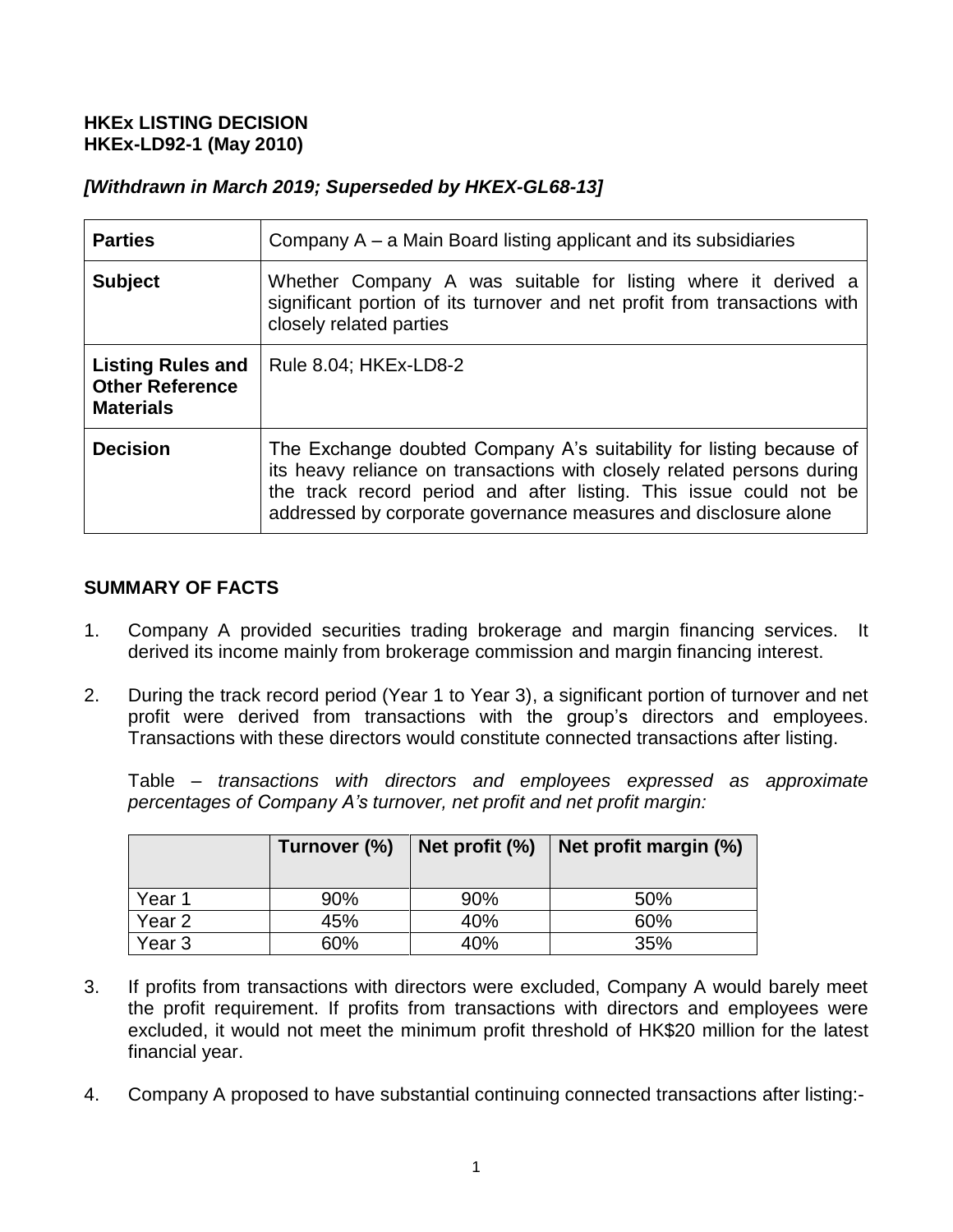- a. brokerage services to directors would have an aggregated annual cap for each of the three years after listing representing approximately 50% of Company A's total brokerage commission income in Year 3; and
- b. margin financing to directors would have an aggregated annual cap for each of the three years after listing representing over 50% of Company A's total assets as at the end of Year 3.

# **THE ISSUE RAISED FOR CONSIDERATION**

5. Whether Company A was suitable for listing where it derived a significant portion of its turnover and net profit from transactions with closely related parties?

## **APPLICABLE LISTING RULES OR PRINCIPLE**

- 6. Rule 8.04 requires both the issuer and its business, in the opinion of the Exchange, to be suitable for listing.
- 7. Listing Decision HKEx-LD8-2 recorded a case where a substantial portion of the issuer's profits was derived from connected transactions without which it could not meet the profit requirement. It was decided that the issuer's application should be postponed until it was able to fulfil the profit requirement without including the profits from those connected transactions.

# **THE ANALYSIS**

## *Reliance on Transactions with Connected Persons and Related Parties*

- 8. There is no rule that profits from transactions with connected persons or closely related parties must be disregarded in assessing whether the profit requirement under the Listing Rules is met. The Exchange normally considers that this issue can be addressed by disclosure in the listing document.
- 9. However, where these transactions are excessive during the track record period, this may raise a concern whether the issuer is suitable for listing. First, it will be uncertain whether the issuer can carry on business without these transactions given that the risks of connected transactions could be substantially different from those with independent third parties. Second, where the issuer marginally meets the profits requirement, there is concern whether the connected transactions are designed to enable it to meet the profit requirement. The issue was discussed in Listing Decision HKEx-LD8-2.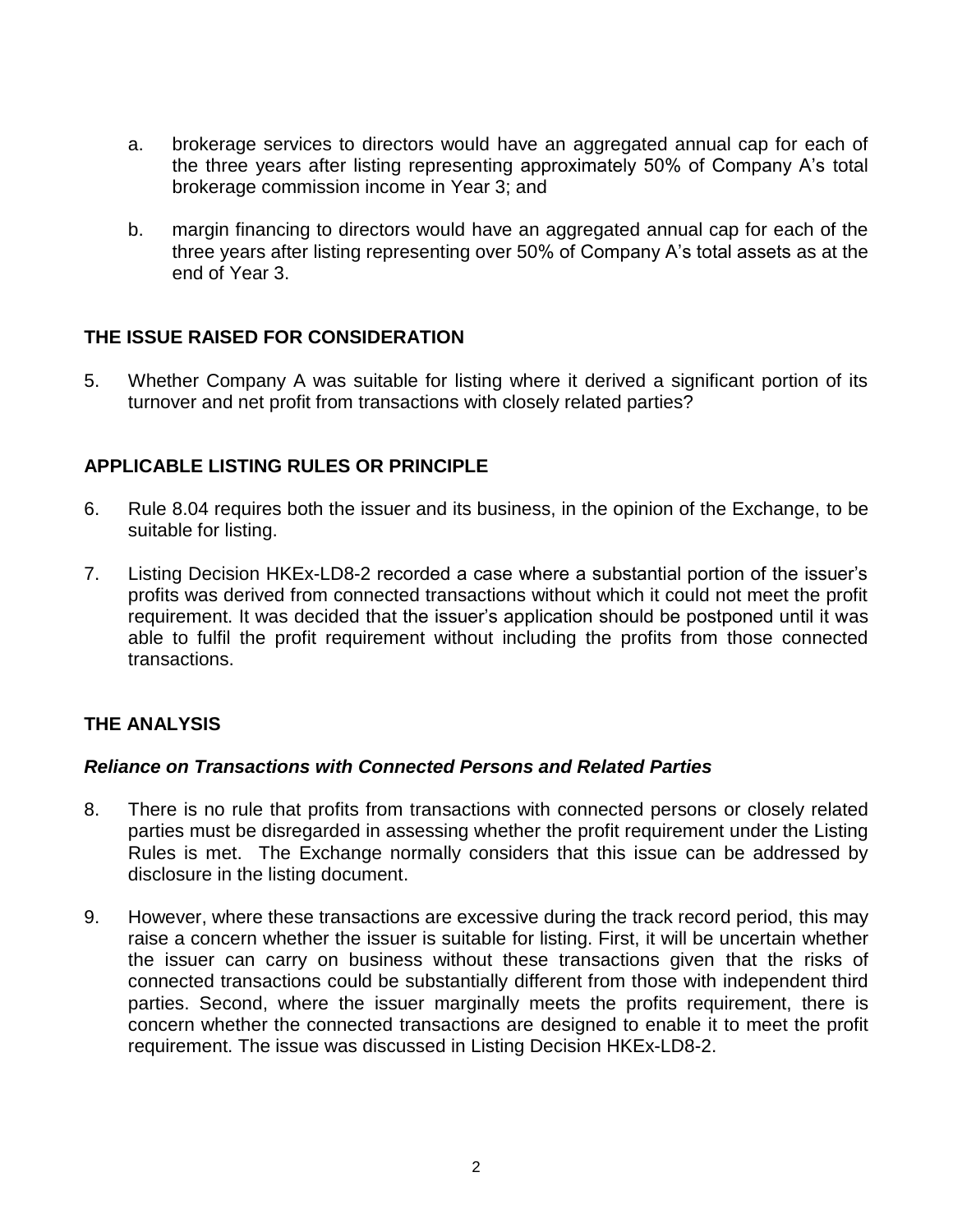- 10. Based on the following findings, the Exchange had serious concerns on Company A's suitability for listing:
	- a. Company A did not have a proven track record of carrying on its business independently of the transactions with connected persons and employees. It would not meet the profit requirement if transactions with connected persons and employees were excluded. The Exchange considered that the principle underlying HKEx-LD8-2 extended to situations where an issuer derived its profits from transactions with closely related parties, e.g. employees in Company A's case;
	- b. Its ability to obtain finance from independent financial institutions for its margin financing business was dependent on its historical revenue profile generated from transactions with connected persons and employees. But it had not shown its ability to carry on business without these transactions, and hence its ability to raise independent finance was uncertain; and
	- c. reliance on connected persons was expected to continue after listing. Transactions with employees had made up 20% to 30% of its turnover during the track record period and were expected to continueafter listing. There was no objective information to substantiate that income would be generated from new clients.

## *Conflicts of Interest Dealings Raised Further Doubts*

- 11. Heavy reliance on transactions with the issuer's officers, may give rise to higher risk of them overriding internal control procedures and breaching their fiduciary duties to further their own interests. In reviewing these cases, the Exchange will adopt a risk-based approach. The Exchange will examine the issuer's corporate governance measures to handle conflicts of interest and may apply a higher standard of review to ensure the issuer's eligibility for listing. The Exchange may not accept that disclosure is sufficient to address the conflicts of interest issue.
- 12. Because conflicted dealings occurred frequently in this case, the Exchange considered that a high level of assurance would be appropriate. However, the Exchange did not consider that the conflicts of interest issue had been addressed because:
	- a. the SFC had discovered internal control weaknesses in five years before the track record period. Company A proposed to deal with these internal weaknesses by disclosure in the prospectus. It provided no information on how the corporate governance measures it introduced would be able to address the conflicts of interest. There was no information on whether internal guidelines and policies had been adhered to and whether conflicts of interest had been avoided during the track record period; and
	- b. the proposed independent non-executive directors were not shown to have sufficient industry experience to advise on conflicted dealings.